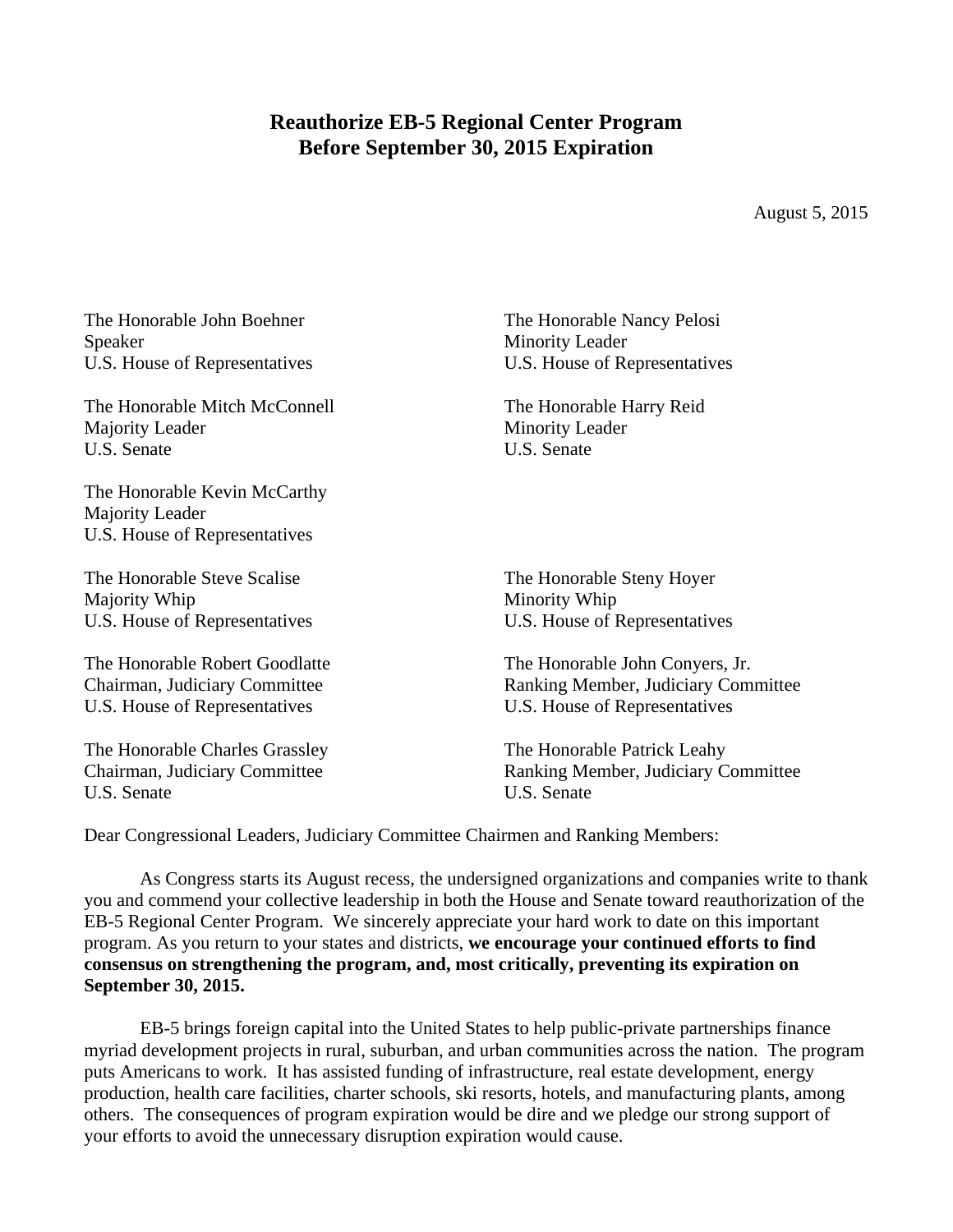EB-5 has generated \$5.2 billion over the 8-year period from 2005-2013. In 2013 alone, \$1.6 billion in investments were raised with a potential to generate 31,000 jobs based on minimum program requirements. Putting that into perspective, 11 states have seen less job growth in the last 12 months. (According to a June 2015 study commissioned by the EB-5 Investment Coalition, www.eb5coalition.org.)

Failing to capture EB-5 investments going forward do not take into account the profound disruption the program's expiration would have on investors who have pending petitions and American businesses currently using the program.

We know that Congress is facing a very busy work period following the August recess with many pressing issues. But we are encouraged by the significant bipartisan progress that has been made so far and we stand in support of all lawmakers committed to this program's successful reauthorization. We share your desire to ensure the program's integrity and there is broad support among industry stakeholders for many of the reforms included in S.1501, H.R.616, and H.R. 3370. We believe consensus can be achieved with relative ease on many of these important provisions in the context of the program's timely reauthorization.

Congressional leaders have stated they do not want the EB-5 investment and job creation program to expire – not even for a single day. We agree, and we are confident that you, as leaders of Congress, can work together to reauthorize the EB-5 Regional Center Program prior to September 30, 2015.

We submit this letter with appreciation and in strong support of your efforts. We hope you will not hesitate to look to us for assistance to help ensure that any reforms and improvements considered as part of a final reauthorization measure will preserve and enhance the program's positive economic impact for communities across the nation.

cc: Members of the Judiciary Committees of the U.S. Senate and U.S. House of Representatives

**American Gaming Association American Hotel & Lodging Association American Immigration Lawyers Association American Resort Development Association American Seniors Housing Association Appalachia Drilling ARIS Capital Management LLC Artisan Business Group AVIP Regional Centers Brevet Capital** 

**BridgeForth Capital Building Owners and Managers Association (BOMA) International City of Miami Regional Center Commercial Real Estate Finance Council Economic & Policy Resources EB-5 Capital EB-5 Investment Coalition EB-5 Regional Center Florida Front Range Regional Center**